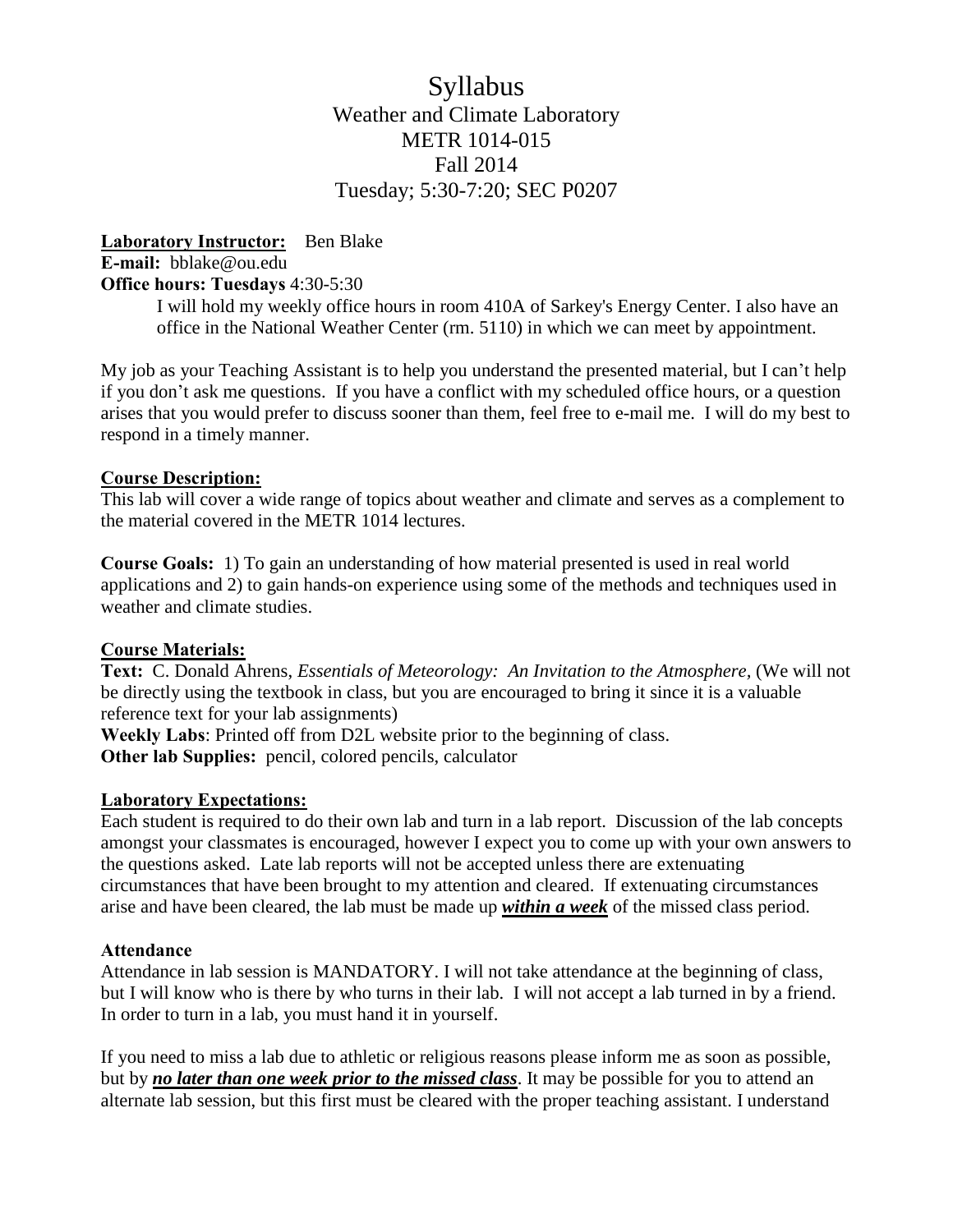that sometimes you will need to miss a lab due to illness or unavoidable circumstances (ex. a family emergency) and will not be able to provide the required one week notice. Please let me know as soon as possible before class and other arrangements can be made for you to receive credit for your lab.

Unexcused absences are not tolerated. If you miss a class and fail to notify me before class begins, you will receive a zero for the day and will not be allowed the opportunity to make it up at a later date.

## **Lab Structure**

We will start each lab promptly at the stated starting time. Please make your best effort to arrive on time, not only because walking in late disrupts the class, but also because you could miss important class instructions and announcements.

Be sure to come prepared. This means bringing a pencil, eraser, calculator, and sometimes colored pencils to each class. You must also print out and bring your lab to every class because I will not have extra copies of the lab with me. I will not accept a loose-leaf sheet of paper with the answers written on it. If you fail to bring your lab to class, you may go to the library in Sarkey's Energy Center to print it out but you will likely have to pay a small fee.

I will give a brief introduction to each lab before you start on your assignment. This is a good time to ask questions if you have any. However, I always welcome and encourage questions as you complete your labs during the class period.

*Labs are to be completed in class only*. The two hours allotted to class should be sufficient to complete each lab, so please use your time effectively. Labs are due at the end of each lab period.

DO NOT WORK ON THE LAB EXERCISE BEFORE CLASS!! This will be considered a form of cheating, and will result in a score of zero on that particular lab.

# **Make-Up Work**

If you have an excused absence and need to make up a lab, you have exactly one week to complete it without penalty. Otherwise, the grade for the lab will be recorded as a zero. This is because I will return the current week's lab the following week, and if I have already returned the lab to the rest of the class then I will not be able to accept yours. For making up labs, you may either complete the lab during my office hours, make an appointment to meet with me in my NWC office, or you can simply bring the completed lab to me. For making up lab quizzes you must meet me during my office hours or make an appointment to meet with me in my NWC office.

# **Grading**

| Lab exercises | 60% |
|---------------|-----|
| Lab quizzes   | 40% |

Your final lab grade will account for 25% of your total grade in the course. The labs will be graded for the most part on accuracy. You may lose points for sloppy or illegible work, so please be as neat as possible. At the end of the semester, I will drop your lowest lab percentage grade.

There will be a total of 5 quizzes over lab material throughout the semester. They will be announced and discussed in class the week before they are given.